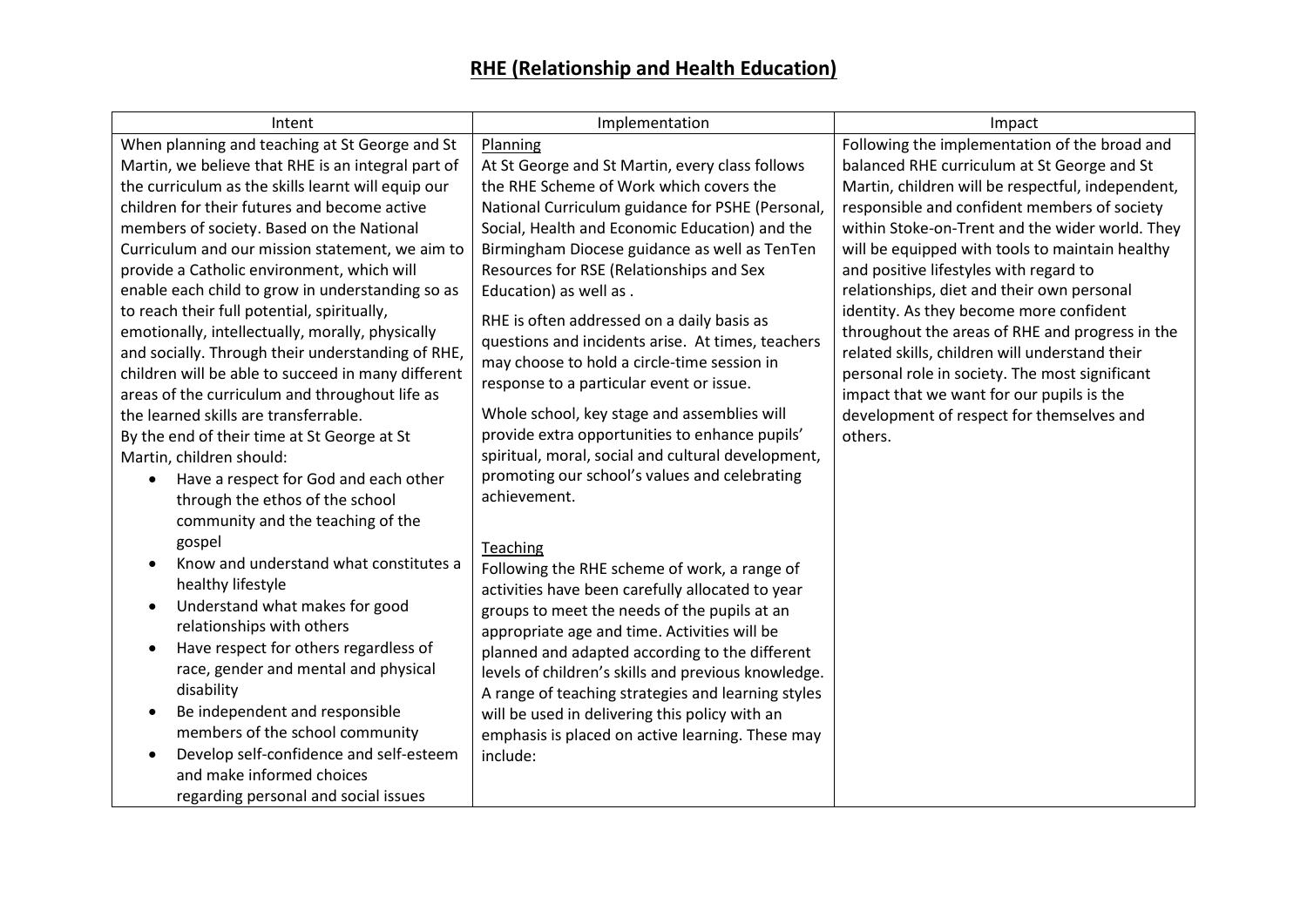## **RHE (Relationship and Health Education)**

| Develop good relationships with other<br>$\bullet$                                                | Circle time and class discussion<br>$\bullet$                                                                                                                                         |  |
|---------------------------------------------------------------------------------------------------|---------------------------------------------------------------------------------------------------------------------------------------------------------------------------------------|--|
| members of the school and the wider<br>community of Stoke-on-Trent                                | Role-play and drama<br>$\bullet$                                                                                                                                                      |  |
| Prepare children for the opportunities,<br>$\bullet$<br>responsibilities and experiences of adult | Visits and visitors when appropriate<br>$\bullet$                                                                                                                                     |  |
| life                                                                                              | Group work<br>$\bullet$                                                                                                                                                               |  |
| Raise pupils' confidence and self-esteem                                                          | Pupils are also supported in applying the skills<br>they are learning, in real-life situations as they<br>arise: e.g. resolving conflicts; working a part of a<br>group on a project. |  |
|                                                                                                   | Learning<br>Children will learn a range of skills (see skills<br>progression table below) based on the following<br>areas:                                                            |  |
|                                                                                                   | All About Me<br>$\bullet$<br>Friendships<br>$\bullet$<br>Resilience                                                                                                                   |  |
|                                                                                                   | Belonging<br>$\bullet$                                                                                                                                                                |  |
|                                                                                                   | Being the Best I can be                                                                                                                                                               |  |
|                                                                                                   | My Wider World<br>$\bullet$                                                                                                                                                           |  |
|                                                                                                   | TenTen (RSE)<br>$\bullet$                                                                                                                                                             |  |
|                                                                                                   | Assessment                                                                                                                                                                            |  |
|                                                                                                   | In RHE, St George and St Martin has high                                                                                                                                              |  |
|                                                                                                   | expectations of the quality of children's work.                                                                                                                                       |  |
|                                                                                                   | This curriculum will build on the prior knowledge                                                                                                                                     |  |
|                                                                                                   | that children have acquired and include regular                                                                                                                                       |  |
|                                                                                                   | feedback to pupils.                                                                                                                                                                   |  |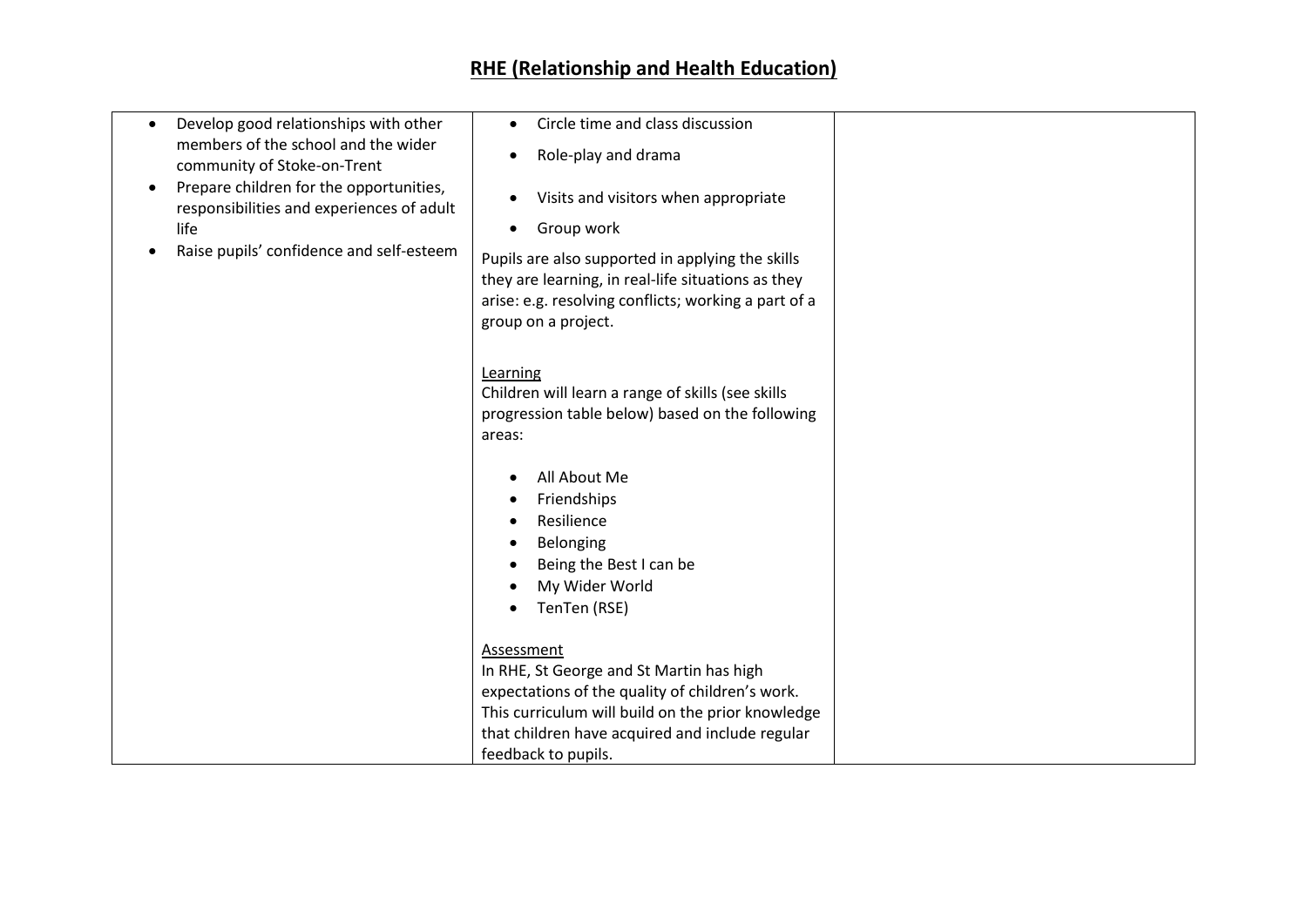| To ensure progress, children will be assessed<br>each term by a self-reflection based on the area<br>of learning covered.<br>Children will also be assessed each lesson by a<br>self and teacher assessment success criteria. This<br>will include colour coding the learning objectives<br>that are appropriate to their year group as<br>follows: |  |
|-----------------------------------------------------------------------------------------------------------------------------------------------------------------------------------------------------------------------------------------------------------------------------------------------------------------------------------------------------|--|
| Pupil self-assessment<br>Green-I understand and can apply<br>today's learning<br>Yellow/Orange-I am beginning to<br>$\bullet$<br>understand today's learning but may<br>have needed support from an adult or<br>peer<br>Pink-I do not understand today's<br>$\bullet$<br>learning, even with support from an<br>adult                               |  |
| Teacher assessment<br>Green-Objective achieved, pupil showed<br>$\bullet$<br>a good understanding<br>Yellow/Orange-Objective somewhat<br>achieved, pupil showed some<br>understanding, may have required some<br>support<br>Pink-Objective not achieved, pupil<br>$\bullet$<br>showed very little to no understanding                               |  |
| If a pupil has not achieved an objective, this is to<br>be followed up at some point throughout the                                                                                                                                                                                                                                                 |  |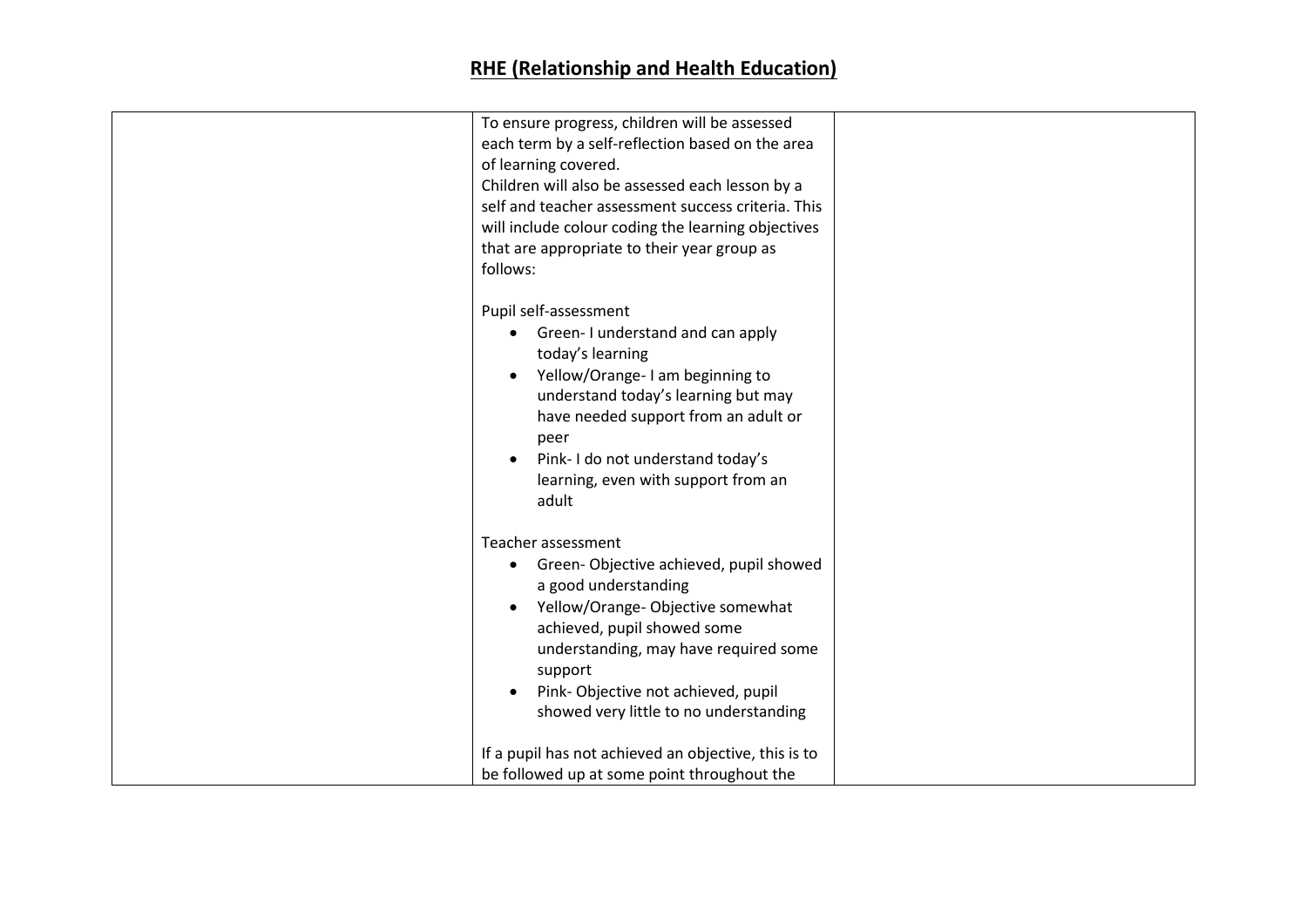## **RHE (Relationship and Health Education)**

| year. It is advised that staff recap previous |  |
|-----------------------------------------------|--|
| learning at the beginning of a new session.   |  |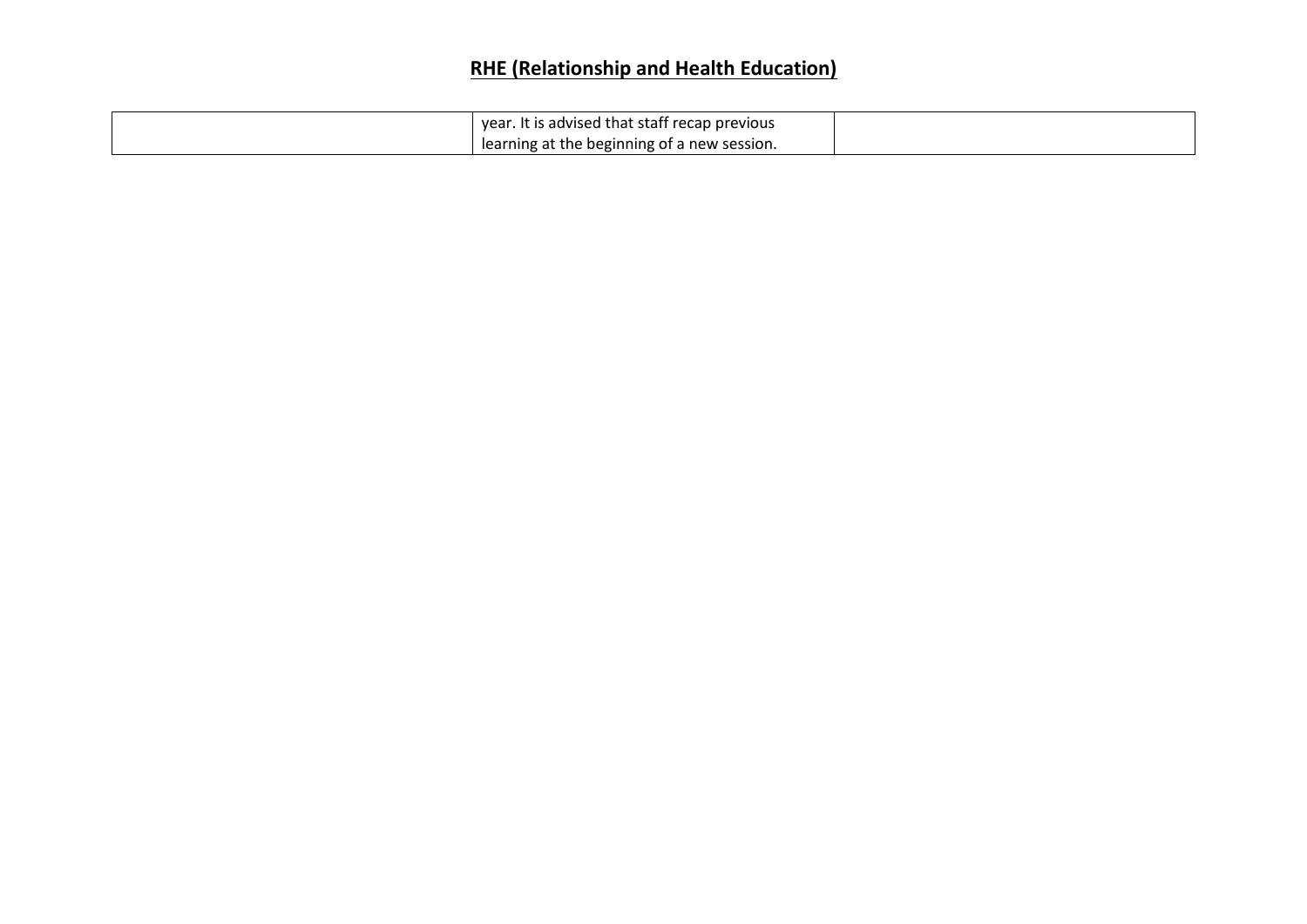| RHE Skills Progression at St George and St Martin |                                                                                                                                                                                                                                                                                                                                                                                                                                                  |                                                                                                                                                                                                                                                                                                                                                                                                              |                                                                                                                                                                                                                                                                                                        |
|---------------------------------------------------|--------------------------------------------------------------------------------------------------------------------------------------------------------------------------------------------------------------------------------------------------------------------------------------------------------------------------------------------------------------------------------------------------------------------------------------------------|--------------------------------------------------------------------------------------------------------------------------------------------------------------------------------------------------------------------------------------------------------------------------------------------------------------------------------------------------------------------------------------------------------------|--------------------------------------------------------------------------------------------------------------------------------------------------------------------------------------------------------------------------------------------------------------------------------------------------------|
| Year                                              | Autumn                                                                                                                                                                                                                                                                                                                                                                                                                                           | Spring                                                                                                                                                                                                                                                                                                                                                                                                       | Summer                                                                                                                                                                                                                                                                                                 |
| group                                             |                                                                                                                                                                                                                                                                                                                                                                                                                                                  |                                                                                                                                                                                                                                                                                                                                                                                                              |                                                                                                                                                                                                                                                                                                        |
| Early<br>Years                                    | All about me<br>Identifying physical features<br>Labelling basic emotions in others<br>Understanding how others may look when<br>expressing 'basic' emotions<br>Labelling character traits in others                                                                                                                                                                                                                                             | <b>Resilience and Coping</b><br>Understand what it means to be helped<br>Considering ways which I can help myself<br>Discuss examples of change<br>Thinking about choices and the reasons behind<br>these                                                                                                                                                                                                    | Being the best me that I can be<br>Understand the meaning of personal<br>strengths<br>Identify what a 'role model' is<br>Understanding how to try their best<br>Consider character traits that can help<br>within the classroom<br>Consider character traits that can help at                          |
| Y1                                                | Friendships<br>Identifying characteristics related to being a<br>good friend<br>Recognising different opinions<br>Understanding why working together is<br>important<br>Identifying positive problem solving strategies<br>that can help with friendships<br>Positive strategies for resolving conflict<br><b>RSE Skills:</b><br>Understanding I am unique<br>Recognise some differences between girls and<br>boys<br>Know how to be clean and h | Belonging<br>Be involved in creating a positive, personal<br>classroom ethos<br>Recognise that families all look different<br>Identify important figures in their lives<br>Identify things that make them happy<br>Identify emotions associated with being included<br><b>RSE Skills:</b><br>Knowing God loves you<br>Identifying special people in our lives<br>Know how to treat others well and say sorry | home<br>My wider world<br>Understanding what a community is<br>Thinking about local community<br>Considering connections to others<br>Helping others without reward<br>Working with others to improve the<br>environment<br>Rights and responsibilities<br><b>RSE Skills:</b><br>Identify my neighbour |
| <b>Y2</b>                                         | All about me<br>Identifying what makes them unique<br>Labelling core emotions in themselves and<br>others                                                                                                                                                                                                                                                                                                                                        | <b>Resilience and Coping</b><br>Developing understanding of mindfulness and<br>what it means to be calm                                                                                                                                                                                                                                                                                                      | Being the best me that I can be<br>Reflecting on their own achievements and<br>how this links to being a good role model<br>Understanding perseverance                                                                                                                                                 |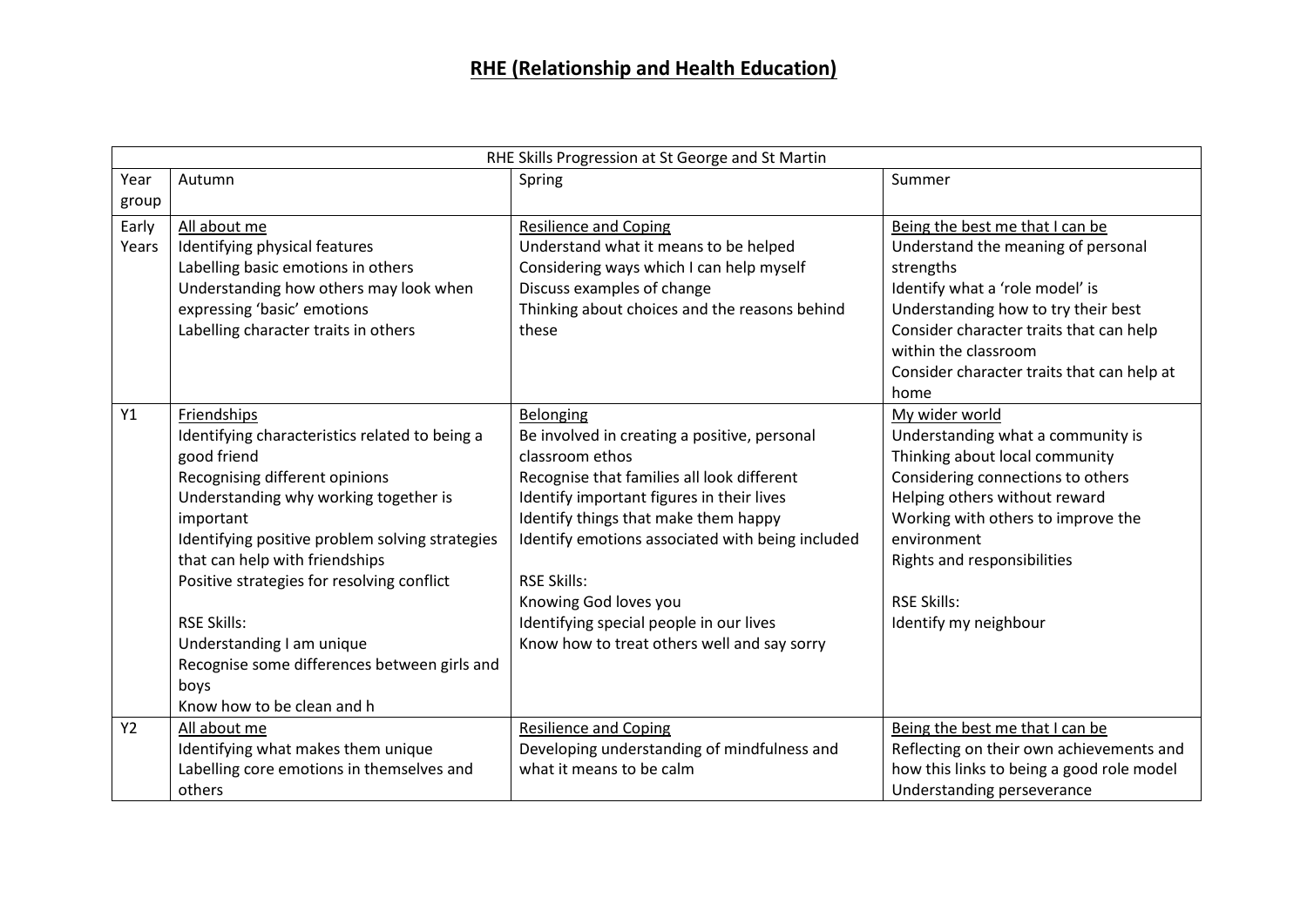|    | Finding ways to express emotions<br>Labelling character traits of their peers<br>Identifying character traits in themselves<br><b>RSE Skills:</b><br>Identify my feelings, likes and dislikes<br>Know some ways to deal with anger<br>Understand the Cycle of Life                                                                                                                                                                                                                                                       | Identifying times they may need help from others<br>and discussing the term 'worry'<br>Understanding what it means to 'bounce back'<br>Identify concrete examples of change in their lives<br>Thinking about choices and how healthy and safe<br>choices can be<br><b>RSE Skills:</b><br>Know how to be safe<br>Identify the differences between good secrets and<br>bad secrets<br>Understand appropriate physical contact          | Reflecting on their own character traits<br>and how these are shown within the<br>classroom<br>Reflecting on character traits and how<br>these are shown at home<br><b>RSE Skills:</b><br>Identify the communities we live in                                                                                                                                                                               |
|----|--------------------------------------------------------------------------------------------------------------------------------------------------------------------------------------------------------------------------------------------------------------------------------------------------------------------------------------------------------------------------------------------------------------------------------------------------------------------------------------------------------------------------|--------------------------------------------------------------------------------------------------------------------------------------------------------------------------------------------------------------------------------------------------------------------------------------------------------------------------------------------------------------------------------------------------------------------------------------|-------------------------------------------------------------------------------------------------------------------------------------------------------------------------------------------------------------------------------------------------------------------------------------------------------------------------------------------------------------------------------------------------------------|
| Y3 | Friendships<br>Identifying characteristics in a good friend<br>Recognising that their thoughts and emotions<br>might be different to others<br>Know the importance of working together and<br>what co-operation looks like<br>Know what being kind and helpful looks like in<br>different situations<br>Considering the importance of forgiveness<br>and making things right<br><b>RSE Skills:</b><br>Understanding that we don't all have to be<br>the same<br>Know how to respect our own bodies<br>Recognise feelings | Belonging<br>Understand the features of a good school<br>Understand that all families are different<br>Identify people who are important to them and<br>why<br>Identify what it means to feel safe and happy<br>How to help others feel like they belong<br><b>RSE Skills:</b><br>Recognise relationships between friends and<br>families<br>Know how to cope and what to do when things<br>feel bad<br>Know how to deal with change | My wider world<br>Lesson 1<br>Understanding that our community may be<br>different to others<br>Identify different communities that they<br>belong to<br>Understand what it means to be connected<br>to others and how this can help children<br>Consider how to show gratitude to others<br>Know how to look after the school<br>environment<br>Know the difference between rights and<br>responsibilities |
| Y4 | All About Me<br>Celebrating differences between themselves<br>and their peers<br>Exploring more abstract emotions                                                                                                                                                                                                                                                                                                                                                                                                        | <b>Resilience and Coping</b><br>Considering the benefits of mindfulness<br>Understanding what it means to have a 'kind mind'                                                                                                                                                                                                                                                                                                         | Being the best me that I can be<br>Reflecting on their personal strengths<br>Reflecting on role models within the wider<br>community                                                                                                                                                                                                                                                                        |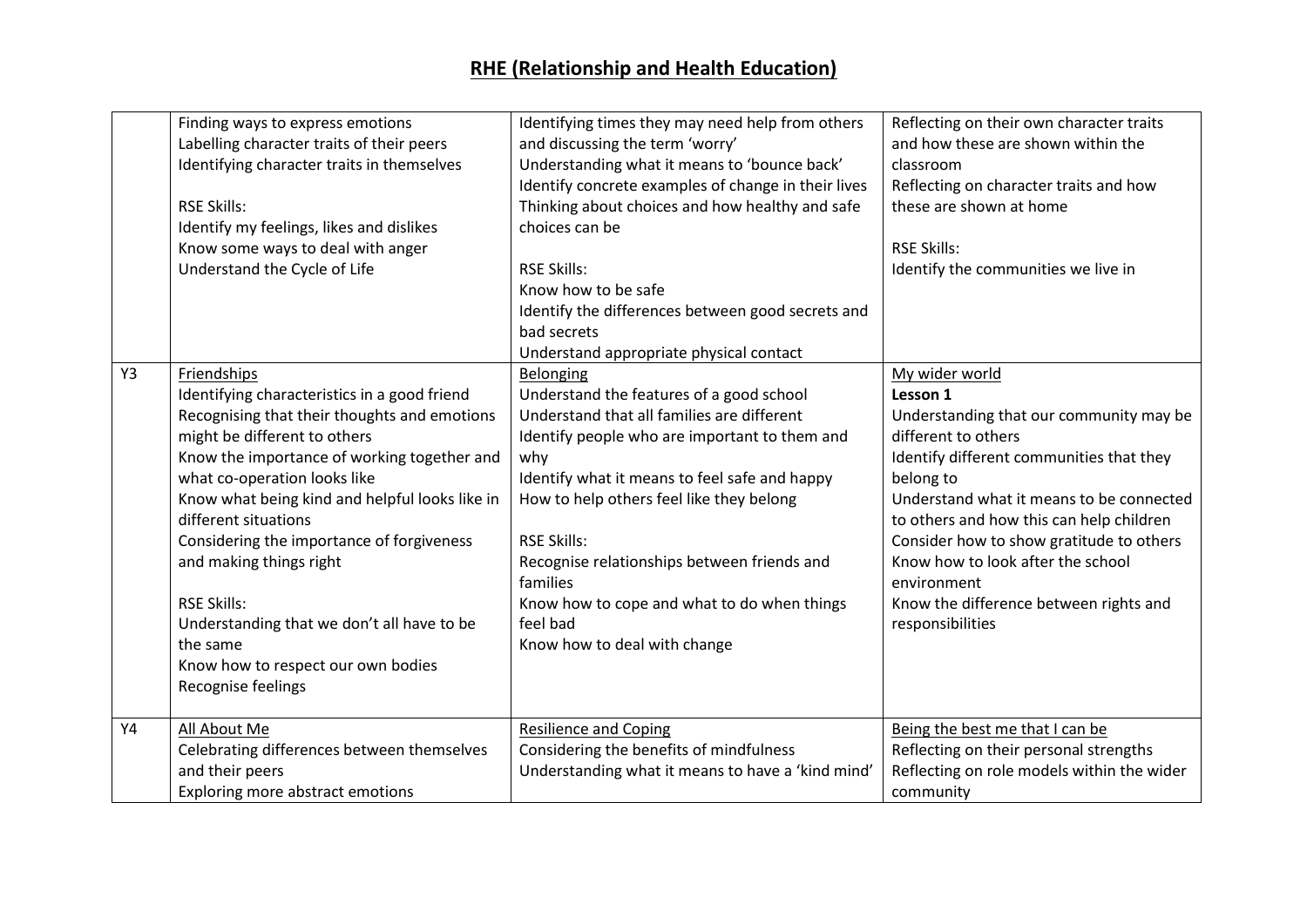## **RHE (Relationship and Health Education)**

|           | Expressing emotions in a safe and healthy way    | Understanding what it means to be a resilient       | Discuss times when they have persevered    |
|-----------|--------------------------------------------------|-----------------------------------------------------|--------------------------------------------|
|           | Identify negative characteristics                | person                                              | Reflecting on how personal strengths could |
|           |                                                  | Understanding changes and the feelings associated   | support them in jobs in later life         |
|           | <b>RSE Skills:</b>                               | Understand that it is sometimes it is okay to       | Identify character traits to help at home  |
|           | Understand the sacraments                        | change your mind                                    |                                            |
|           | Identify what puberty is                         |                                                     | <b>RSE Skills:</b>                         |
|           | Identify some changes we might notice about      | <b>RSE Skills:</b>                                  | Understanding the church in more detail    |
|           | our bodies                                       | Identify the potential dangers of sharing and       | Understanding how to show how we love      |
|           | Know and understand life cycles                  | chatting online                                     | each other                                 |
|           |                                                  | Understand appropriate physical contact             |                                            |
| <b>Y5</b> | Friendships                                      | Belonging                                           | My wider world                             |
|           | Identifying a wide range of characteristics that | Understand what makes an ideal school               | Understand what it means to be part of a   |
|           | contribute to being a good friend                | Understand that all families are different          | diverse community                          |
|           | Recognising that their preferences may be        | Identify important figures and what these can offer | Diverse communities                        |
|           | different to others                              | in different contexts                               | Identify ways in which they are connected  |
|           | Identifying features of effective collaboration  | Understand why feeling safe is important for        | to others around the world                 |
|           | Understanding the importance of conflict         | everyone                                            | Understand what it means to show           |
|           | resolution and outline possible strategies       | Discuss how to help others have a sense of          | gratitude                                  |
|           | Understanding importance of moving on            | belonging                                           | Understand how they can help within the    |
|           |                                                  |                                                     | wider community                            |
|           | <b>RSE Skills:</b>                               | <b>RSE Skills:</b>                                  | Know their rights and responsibilities     |
|           | Identify our gifts and talents                   | Understand ways in which you can deal with          |                                            |
|           | Identify the differences between girls and       | pressure                                            | <b>RSE Skills:</b>                         |
|           | boys bodies                                      | Understand self-control                             | Recognise how the Catholic faith           |
|           | Recognise the importance of sleep on their       | Recognise positive and negative self-talk           | influences our social lives                |
|           | health                                           |                                                     |                                            |
|           | Identify issues related to body image            |                                                     |                                            |
| Y6        | All About Me                                     | <b>Resilience and Coping</b>                        | Being the best me that I can be            |
|           | Identifying their own characteristics to         | Understanding the benefits of engaging in           | Reflecting on which personal strengths are |
|           | promote self-esteem                              | mindfulness activities                              | more appropriate in different situations   |
|           | Applying emotions to real life situations        | Identifying times when they need to think more      | Reflecting on being a role model           |
|           | Expressing emotions in a safe and healthy way    | positively                                          | Reflecting on times when they have tried   |
|           |                                                  |                                                     | their best                                 |